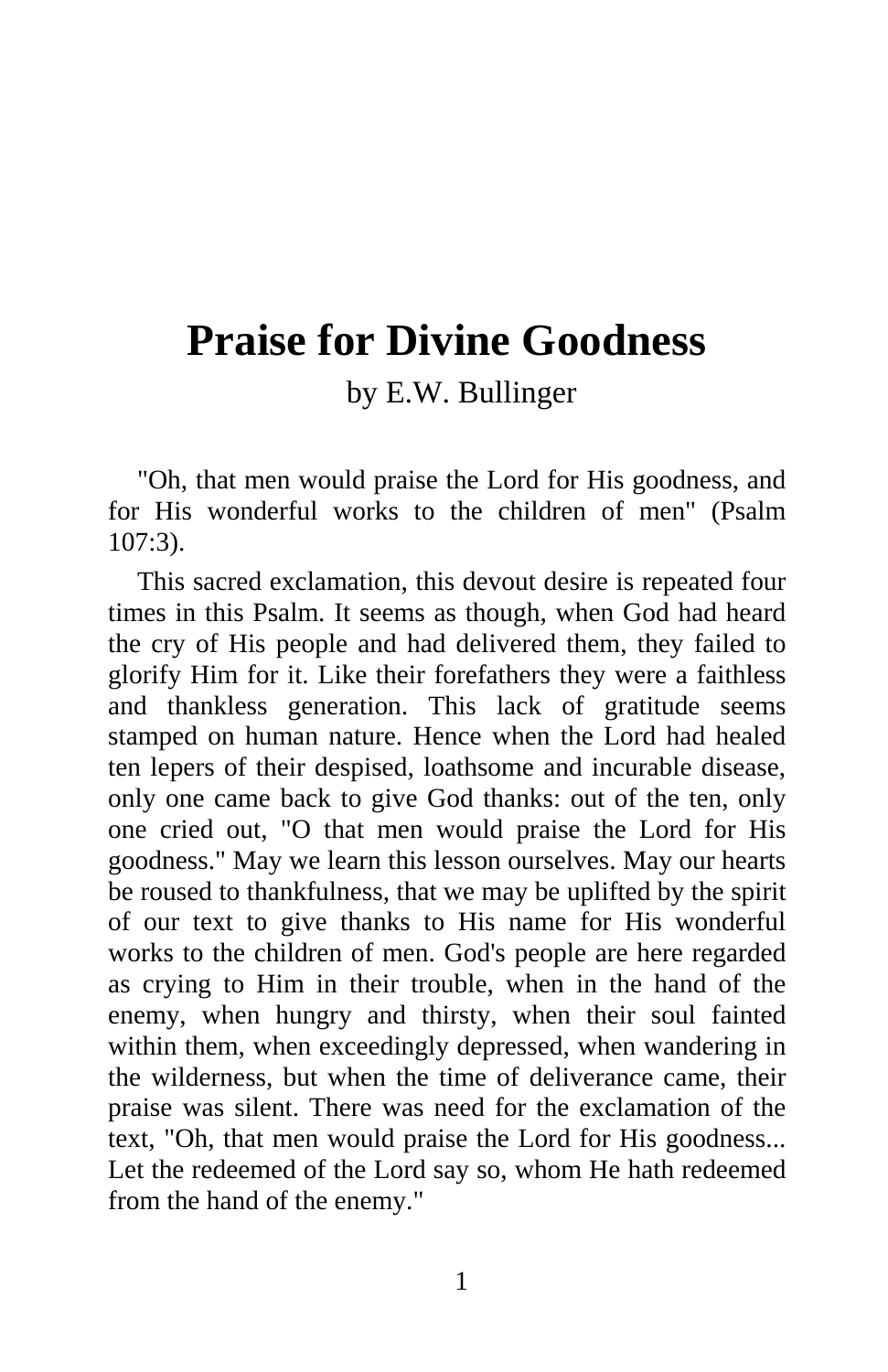# Two subjects of praise

There seem to be two subjects of praise here; the goodness of God, and His wonderful works, and both these are blessed subjects of meditation, as well as of praise. We are not sufficiently accustomed to dwell on God's attribute of goodness. Sometimes we dwell on God's mercy, and love, and holiness, but our text invites us to contemplate this glorious declaration, His goodness. In all that He has revealed of Himself in His Word what else can we discover? Yes, even in His judgments on sinners we can see it; for if He be not able to manifest His abhorrence of sin, where is His goodness in having mercy on sinners?

He will not overlook sin, "He will by no means clear the guilty," then how good is He in providing a surety for sinners and a saviour for the lost, and an atonement for the guilty. He will not overlook sin in His people; this Psalm is a witness of how He brought trouble on them, and chastened them sore, brought them low and afflicted them. Was this goodness? Yes, for if He had not thus visited them they would have gone on from iniquity to iniquity, and have never cried out for mercy. So would you, so would I. Oh, what goodness there is in thus bringing us back from our wanderings, our rebellion, our ingratitude and our departure from God!

Note David's words, "Thou Lord hast made me glad through Thy work " (Psalm 92:4). "Thy work," not "my work." This will indeed make us glad and ready to praise the Lord. That is why he says in the last verse of our Psalm, "Whoso is wise and will observe these things, even they shall understand the loving kindness of the Lord." See the work of God in Hannah after her prayer! She went home with her countenance no more sad, but with a blessed song in her mouth. See the work of God with Naomi, she went out contrary to faith in God. Though chastened sore she was not given over to death. God loved her the same in Moab as in Judah, and He made her glad through His work. In one Psalm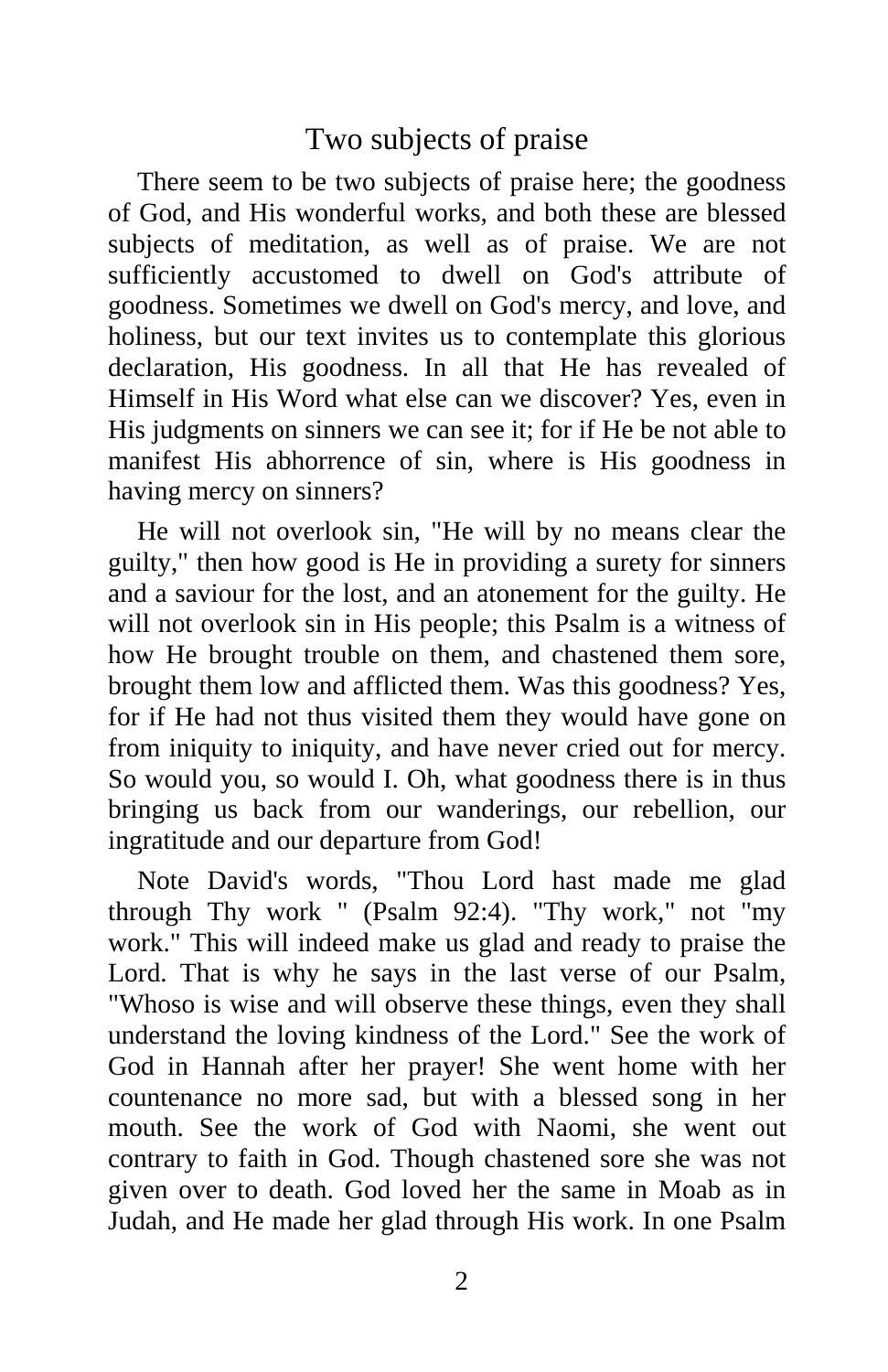David says, "I am shut up, I cannot get forth" but in another "Bring my soul out of prison." Why? "That I may run after the vanities of the world? No! "That I may praise Thy name." This is the burden of this Psalm (verses 6, 13, 19, 28). And so, whether we look at the Lord's power, omniscience, omnipotence, immutability, compassion, or faithfulness, we find the goodness of God exhibited in all. If His mercy were exercised at the expense of His justice, His faithfulness would be violated, His truth would be broken. But God is good in all the perfection of His nature, and in all His attributes.

# God's purposes

We specially behold His goodness in His purposes. "My counsel shall stand, and I will do all Thy pleasure." Just think for a moment of these purposes:

(1). He purposes to have a family as His own distinct from the world, distinct from angels, and to make them partakers of the Divine life. Was there not goodness in this? The whole posterity of Adam had perished but for the goodness of this purpose.

(2). Moreover He purposed to adopt them as sons, to give them into the hands of a Surety under solemn responsibilities. He purposed that this Surety should deliver them from the guilt of sin, from the dominion of sin, and from the power of Satan, and to be "zealous of good works." Oh, the goodness of this wonderful purpose!

Man can speak about the goodness of God in creation, how His sun shines on the evil and the good, how His showers descend on the just and the unjust, how He giveth food to all flesh, and the fruits of the earth in due season. All has been His own doing, and it excites our wonder! Others can speak of His goodness in providence, how He has protected righteous kings, delivered them from their enemies, and caused the winds to blow and change for this purpose. But only those who know His goodness as displayed to His living Church can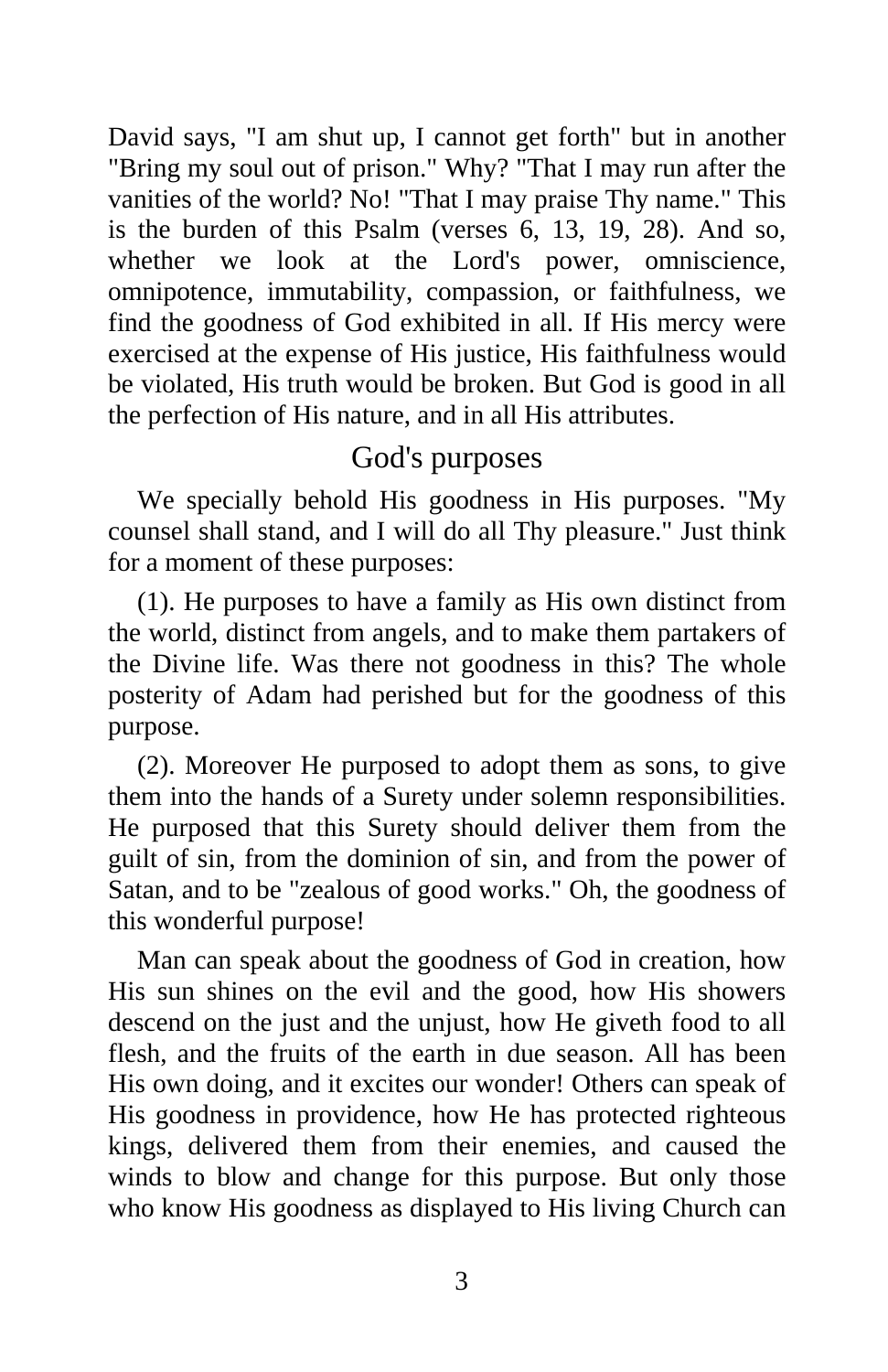really enter into the words of our text and say "Oh, that men would praise the Lord for His goodness and for His wonderful works to the children of men."

You may view it as "putting down the mighty from their seat, and exalting the humble and meek." You may view it as overturning empires and kings; there is goodness in all this, but it pales before that which is connected with the salvation in Christ Jesus. All the purposes of redemption, satisfaction, substitution, all the purposes of operation upon sinners' hearts in their calling, justification, sanctification, preservation and glorification, all were purposed in the goodness of God, and therefore cannot fail. You could not talk about goodness if all these things were matters of chance and might all fail. If all were left to the caprice of man, and the decision of carnal worms of the earth. But when we see all that pertains to the salvation of a sinner as settled and secured in the eternal purpose of God, then we exclaim, "Oh, that men would praise the Lord for His goodness, and for His wonderful works to the children of men!"

#### Goodness in the Saviour

Then look at it as displayed in the Saviour Himself. All is goodness here. Had all this purpose to save and pardon been left to the individual transactions of carnal men, to the efforts of mortals all must have been a failure! But when we look at this eternal purpose, anointing, ordaining, appointing, providing, giving, sending a Saviour in the person of Christ, constituting Him as the Covenant Head, making Him "head over all things to His Church," constituting every individual believer a member of His Body, trusting them all to His care so that He should not lose one even in death, numbering them every one into His hand, then we see the goodness of God who purposed all this in Christ. Then we see the goodness of our precious, glorious Saviour in accomplishing all that he undertook. "Then said I, Lo, I come; in the volume of the book it is written of me, I delight to do Thy will, O my God, yea,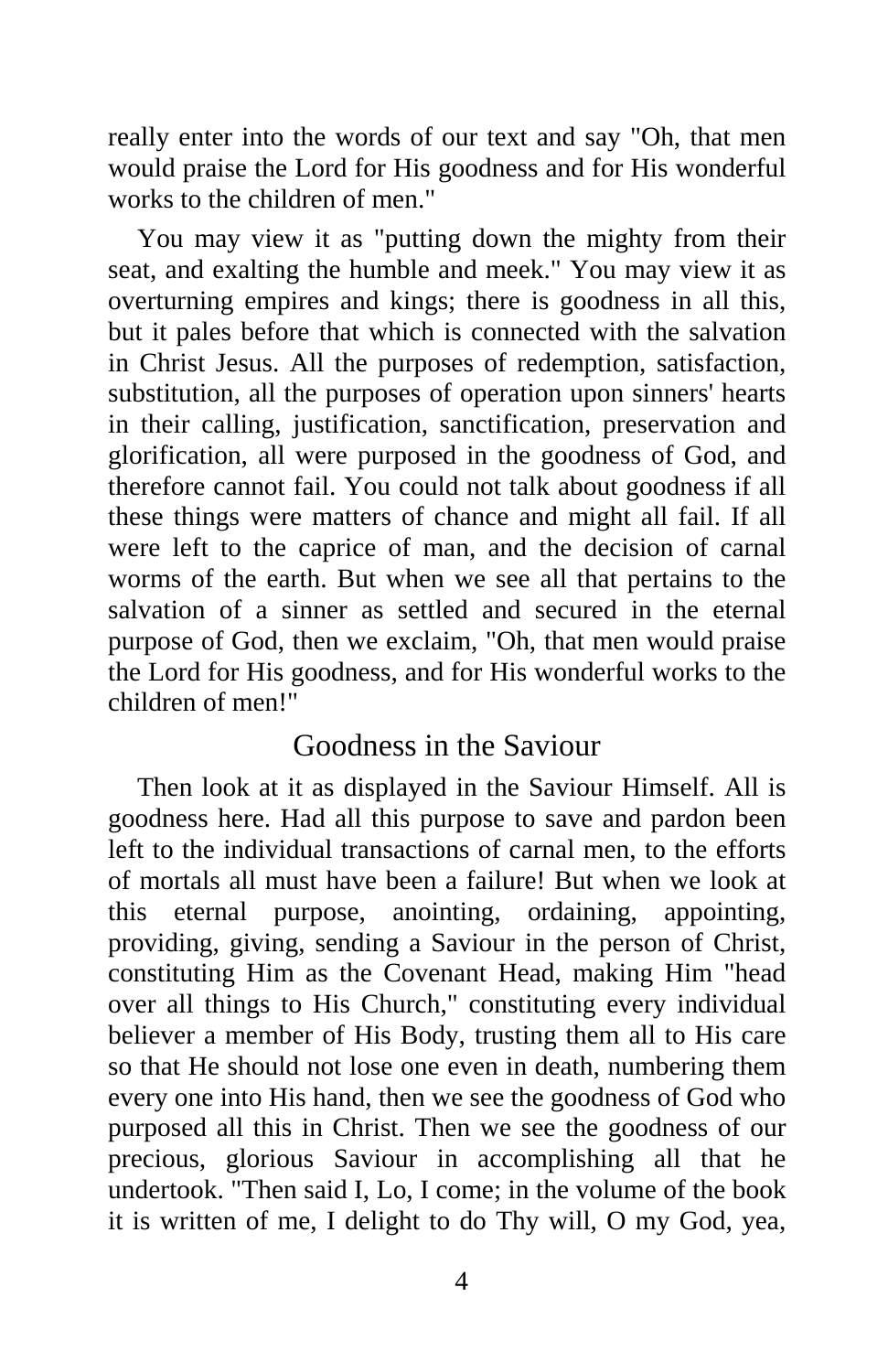Thy law is within my heart" (Psalm 40:7,8). Oh, what goodness! "Lo, I come" equal with the Father, sharing the eternal glory. He looked down as it were and saw the fallen, apostate race, the devil leading them captive, and He undertakes to rescue His own sheep. He saw the depravity of man's heart, and He undertook to subdue its enmity, conquer its rebellion and fit His arrows sharp and fast in men's consciences. Was not this goodness? Then it is not as if He left them alone! If so, they would have destroyed themselves every one.

## God's goodness to the Church

We pass over the goodness of His earthly life and sufferings and death, all was goodness in the Good Shepherd giving His life for the sheep, but let us turn our thoughts to Him now. Ascended up again to the right hand of the Father, ever living to make intercession for us, not tired of His work, not leaving us ever, when He has bestowed upon us the spirit of prayer - no, for we use His name and plead His merits and He intercedes and prays for us Himself. Oh, what goodness! And while our souls are overwhelmed with it, hear him saying, "Father, I will that they also, whom Thou hast given me, be with me where I am; that they may behold my glory which Thou hast given me; for Thou lovedest Me before the foundation of the world" (John 17:24).

And not only individually, but collectively we see this goodness to His Church. The members thereof could not exist a day without His own preservation. They must be ruined by their own depravity. The devil would destroy them if it were possible, but Christ preserves them; their preservation is in Christ Jesus. So with the increase of His Church. The Lord is the great Worker, and whilst He works, there is no rebel so proud, no enemy so stout, no infidel so bold, no sinner so vile, but Christ can conquer him and His goodness can lead him to repentance.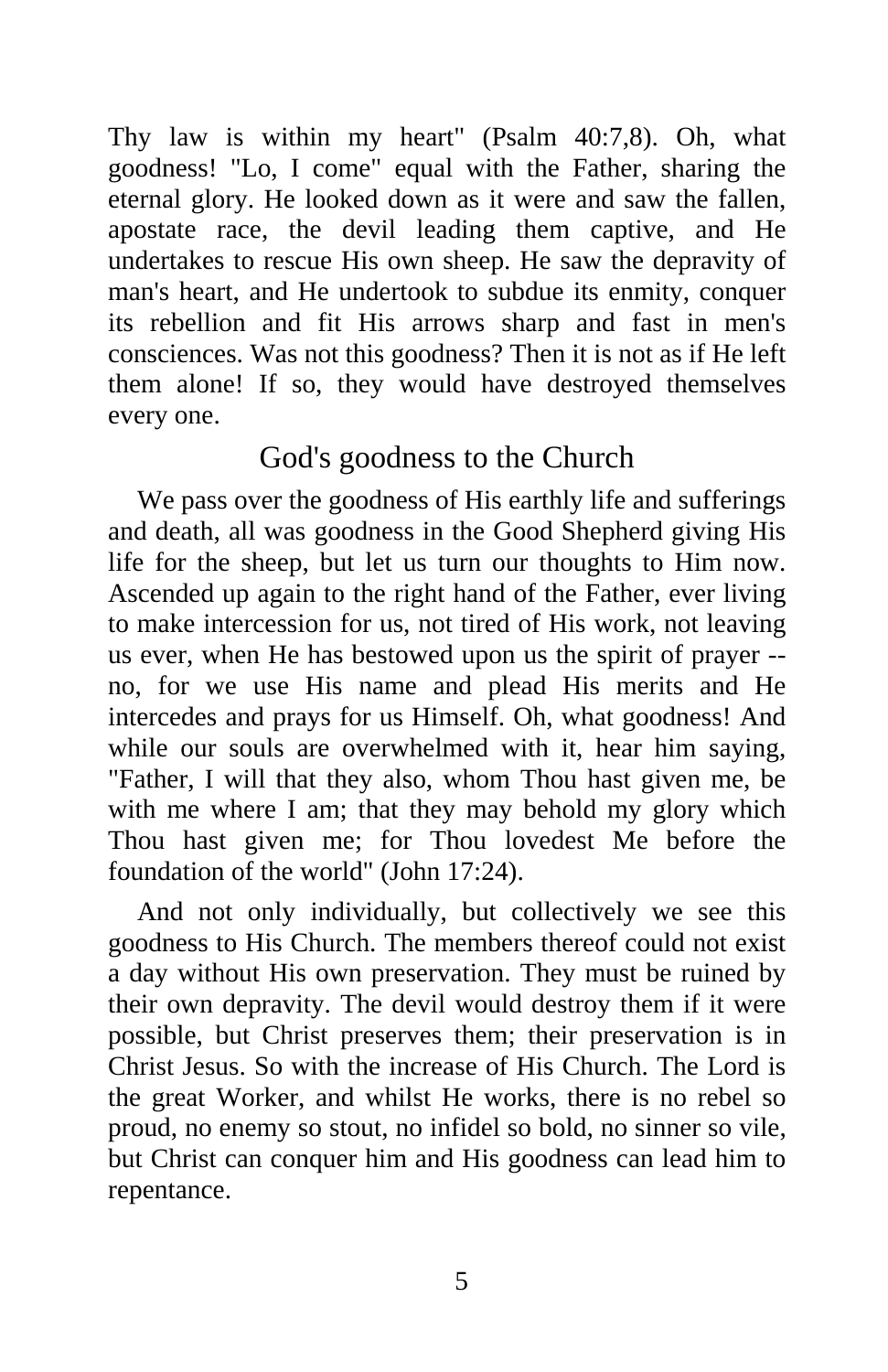### God's goodness in His gift

Then mark the goodness of God in the gift of the Holy Spirit. He is now the Doer of those wonderful works to the children of men. What a wonderful work when He creates in a depraved heart a capacity for the enjoyment of God. When He makes the dead to hear the voice of the Son of God, and gives him life to praise God. It is this that makes all the difference between carnal men and spiritual men, between the world and the Church of God, between believers and the ungodly. No one can enjoy God but living souls, those into whom the Spirit of God has breathed the breath of life, and who have become "living souls" in this new creation. Apart from this the duties of religion (so-called) are an irksome task, but with it they are real Christianity, the soul's meat and drink. Then His wonderful works are manifested in His comforts, His consolations, His implanting of graces, fulfilling of promises, providing strength equal for the day, and taking of the things of Christ and revealing them to His people It was the contemplation of all this that established the confidence of St. Paul: "Being confident of this very thing that He which hath begun a good work in you will perform it into the day of Jesus Christ" (Philippians 1:6). "Oh that men would praise the Lord for His goodness and for His wonderful works to the children of men!"

Where this goodness is realized, and these wonderful works experienced the praise will be real. It will not be the repetition of prayers, it will not be mere sounds of harmonies correctly sung, it will not consist merely in a bright service, a pretty tune and appropriate words, but these precious truths will be the experimental expression of the heart. Oh that men -- ! What men? Find the answer in verse 2. "Let the redeemed of the Lord say so." No other men can say so. Say what? "Give thanks unto the Lord, for He is good, for His mercy endureth for ever (verse 1). Because the Lord hath forgiven their iniquity, redeemed them from the hand of the enemy, from the